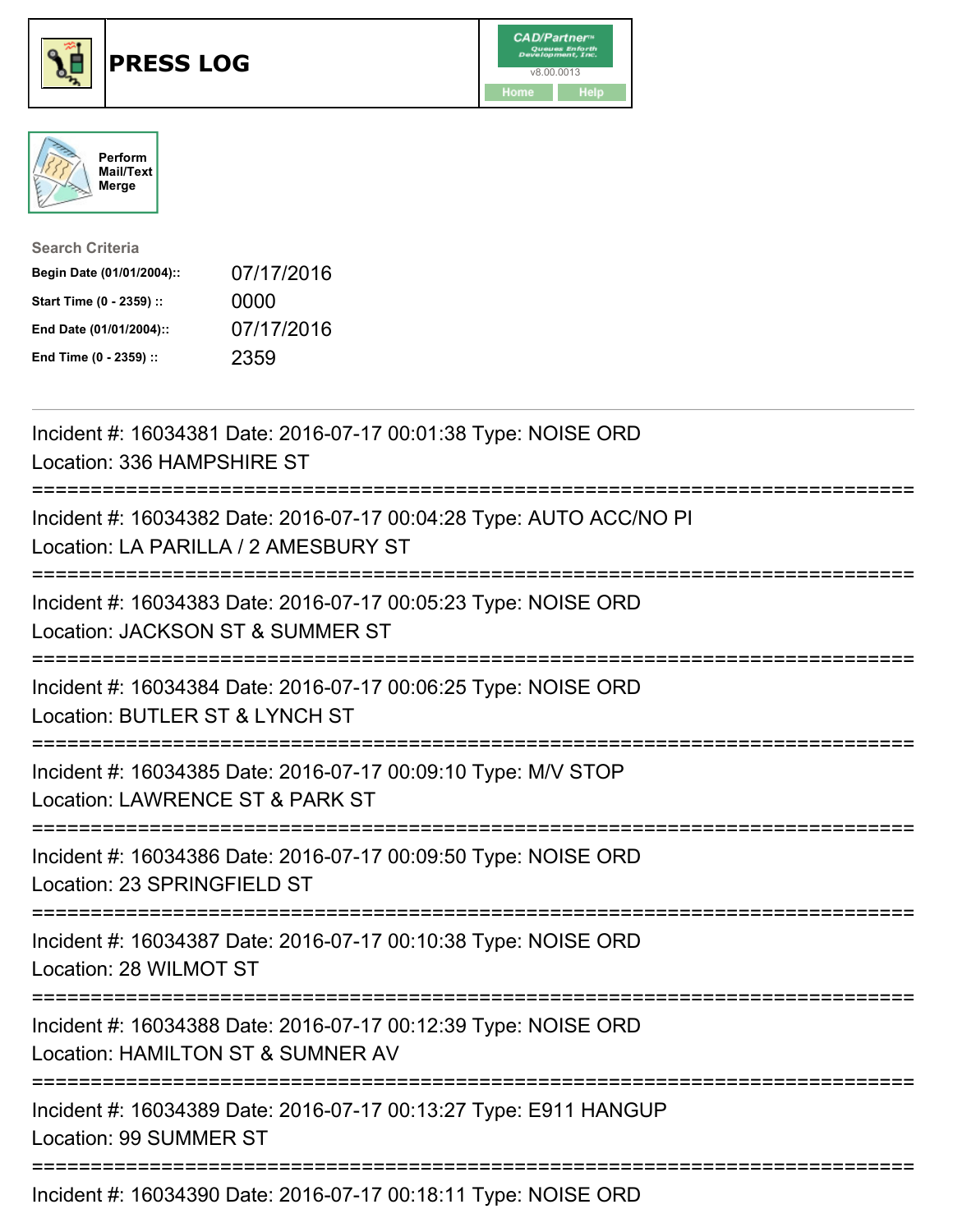| Location: BRUCE ST & THORNDIKE ST<br>======================                                                                                                          |
|----------------------------------------------------------------------------------------------------------------------------------------------------------------------|
| Incident #: 16034391 Date: 2016-07-17 00:21:50 Type: NOISE ORD<br>Location: 190 BRUCE ST<br>:====================================<br>------------------------------- |
| Incident #: 16034392 Date: 2016-07-17 00:22:12 Type: NOISE ORD<br>Location: 368 S BROADWAY                                                                           |
| Incident #: 16034393 Date: 2016-07-17 00:25:52 Type: NOISE ORD<br>Location: 17 CAMELLA TEOLI WY                                                                      |
| Incident #: 16034394 Date: 2016-07-17 00:29:43 Type: NOISE ORD<br>Location: 2 SHERIDAN ST FL 1                                                                       |
| Incident #: 16034395 Date: 2016-07-17 00:38:53 Type: NOISE ORD<br>Location: BUTLER ST & LYNCH ST                                                                     |
| Incident #: 16034396 Date: 2016-07-17 00:42:55 Type: NOISE ORD<br>Location: 190 BRUCE ST                                                                             |
| Incident #: 16034397 Date: 2016-07-17 00:50:16 Type: A&B PAST<br>Location: 209 BAILEY ST                                                                             |
| Incident #: 16034398 Date: 2016-07-17 00:56:58 Type: ROBBERY ARMED<br>Location: @ LGH / 50 COMMON ST                                                                 |
| ===============================<br>Incident #: 16034400 Date: 2016-07-17 01:10:59 Type: FIRE WORKS<br><b>Location: 9 SUMMER ST</b>                                   |
| Incident #: 16034399 Date: 2016-07-17 01:12:02 Type: NOISE ORD<br>Location: 2-4 MAY ST                                                                               |
| Incident #: 16034401 Date: 2016-07-17 01:18:09 Type: NOISE ORD<br>Location: 89 GREENWOOD ST                                                                          |
| Incident #: 16034402 Date: 2016-07-17 01:18:16 Type: NOISE ORD<br>Location: 92 GREENWOOD ST                                                                          |
| Incident #: 16034403 Date: 2016-07-17 01:25:53 Type: NOISE ORD<br>Location: 234 BAILEY ST                                                                            |
| Incident #: 16034404 Date: 2016-07-17 01:28:14 Type: NOISE ORD                                                                                                       |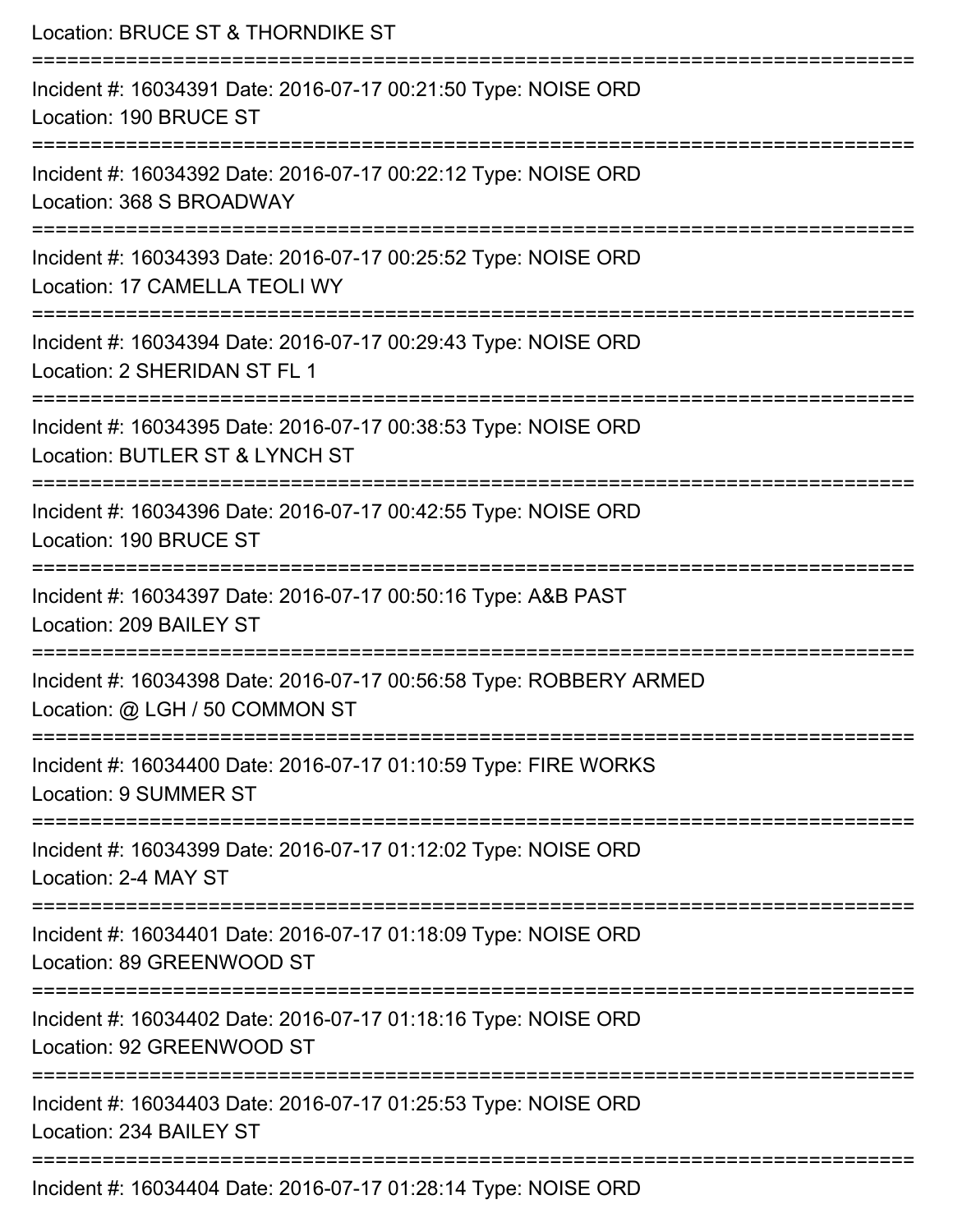| Incident #: 16034405 Date: 2016-07-17 01:30:01 Type: M/V STOP<br>Location: SAM'S FOOD STORE / 389 BROADWAY |
|------------------------------------------------------------------------------------------------------------|
| Incident #: 16034406 Date: 2016-07-17 01:30:37 Type: NOISE ORD<br>Location: 380 S BROADWAY                 |
| Incident #: 16034407 Date: 2016-07-17 01:32:51 Type: M/V STOP<br>Location: MARKET ST & PARKER ST           |
| Incident #: 16034408 Date: 2016-07-17 01:50:03 Type: NOISE ORD<br>Location: 10 BRADFORD PL FL 3            |
| Incident #: 16034409 Date: 2016-07-17 01:52:56 Type: M/V STOP<br>Location: SEVEN ELEVEN / 370 BROADWAY     |
| Incident #: 16034410 Date: 2016-07-17 01:57:32 Type: NOISE ORD<br>Location: 79 WALNUT ST                   |
| Incident #: 16034411 Date: 2016-07-17 02:04:12 Type: M/V STOP<br>Location: SEVEN ELEVEN / 370 BROADWAY     |
| Incident #: 16034412 Date: 2016-07-17 02:08:04 Type: UNWANTEDGUEST<br>Location: 8 MARGIN ST                |
| Incident #: 16034413 Date: 2016-07-17 02:10:02 Type: NOISE ORD<br>Location: 133-135 BOWDOIN ST             |
| Incident #: 16034415 Date: 2016-07-17 02:13:20 Type: FIRE<br>Location: 473 ESSEX ST                        |
| Incident #: 16034414 Date: 2016-07-17 02:13:34 Type: LARCENY/PROG<br>Location: BOXFORD & PHILLIPS          |
| Incident #: 16034416 Date: 2016-07-17 02:17:55 Type: DRUG VIO<br>Location: SUBWAY / 139 ESSEX ST           |
| Incident #: 16034417 Date: 2016-07-17 02:22:02 Type: LOUD NOISE<br>Location: 56 WILLOW ST                  |
| Incident #: 16034419 Date: 2016-07-17 02:25:03 Type: HIT & RUN M/V                                         |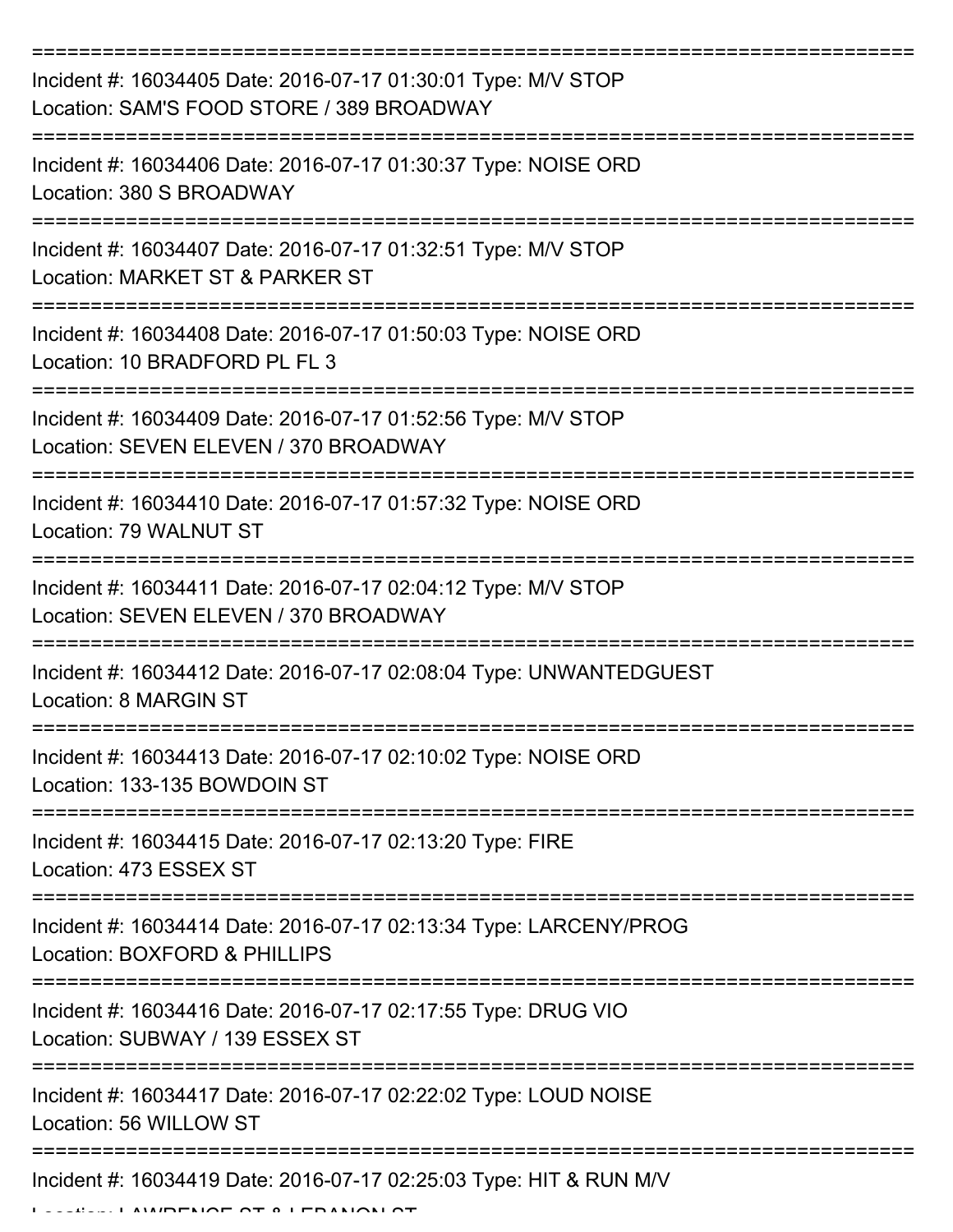| Incident #: 16034418 Date: 2016-07-17 02:25:21 Type: NOISE ORD<br>Location: 56 VINE ST                                   |
|--------------------------------------------------------------------------------------------------------------------------|
| Incident #: 16034420 Date: 2016-07-17 02:26:05 Type: NOISE ORD<br>Location: 6 DIAMOND ST #29                             |
| Incident #: 16034421 Date: 2016-07-17 02:32:32 Type: UNWANTEDGUEST<br>Location: LAWRENCE FIRE DEPARTMENT / 161 BAILEY ST |
| Incident #: 16034422 Date: 2016-07-17 02:42:06 Type: M/V STOP<br>Location: 236 BAILEY ST                                 |
| Incident #: 16034423 Date: 2016-07-17 02:42:07 Type: MAN DOWN<br>Location: 2 INMAN ST                                    |
| Incident #: 16034424 Date: 2016-07-17 02:44:02 Type: HIT & RUN M/V<br>Location: LOWELL ST & MARGIN ST                    |
| Incident #: 16034425 Date: 2016-07-17 02:47:40 Type: NOISE ORD<br>Location: 14 HILLSIDE AV                               |
| Incident #: 16034426 Date: 2016-07-17 02:53:07 Type: NOISE ORD<br>Location: 40 WILLOW ST                                 |
| Incident #: 16034427 Date: 2016-07-17 03:09:02 Type: M/V STOP<br>Location: 71 BAILEY ST                                  |
| Incident #: 16034428 Date: 2016-07-17 03:11:08 Type: M/V STOP<br>Location: PRIMO'S LIQUORS / 450 HAVERHILL ST            |
| Incident #: 16034429 Date: 2016-07-17 03:12:01 Type: BUILDING CHK<br>Location: PRIMO'S LIQUORS / 450 HAVERHILL ST        |
| Incident #: 16034430 Date: 2016-07-17 03:13:39 Type: M/V STOP<br>Location: PARKER ST & SALEM ST                          |
| Incident #: 16034431 Date: 2016-07-17 03:14:48 Type: M/V STOP<br>Location: ESSEX AV & ESSEX ST                           |
| Incident #: 16034432 Date: 2016-07-17 03:16:47 Type: M/V STOP<br>Location: KINICSTON ST & S DDOADMAV                     |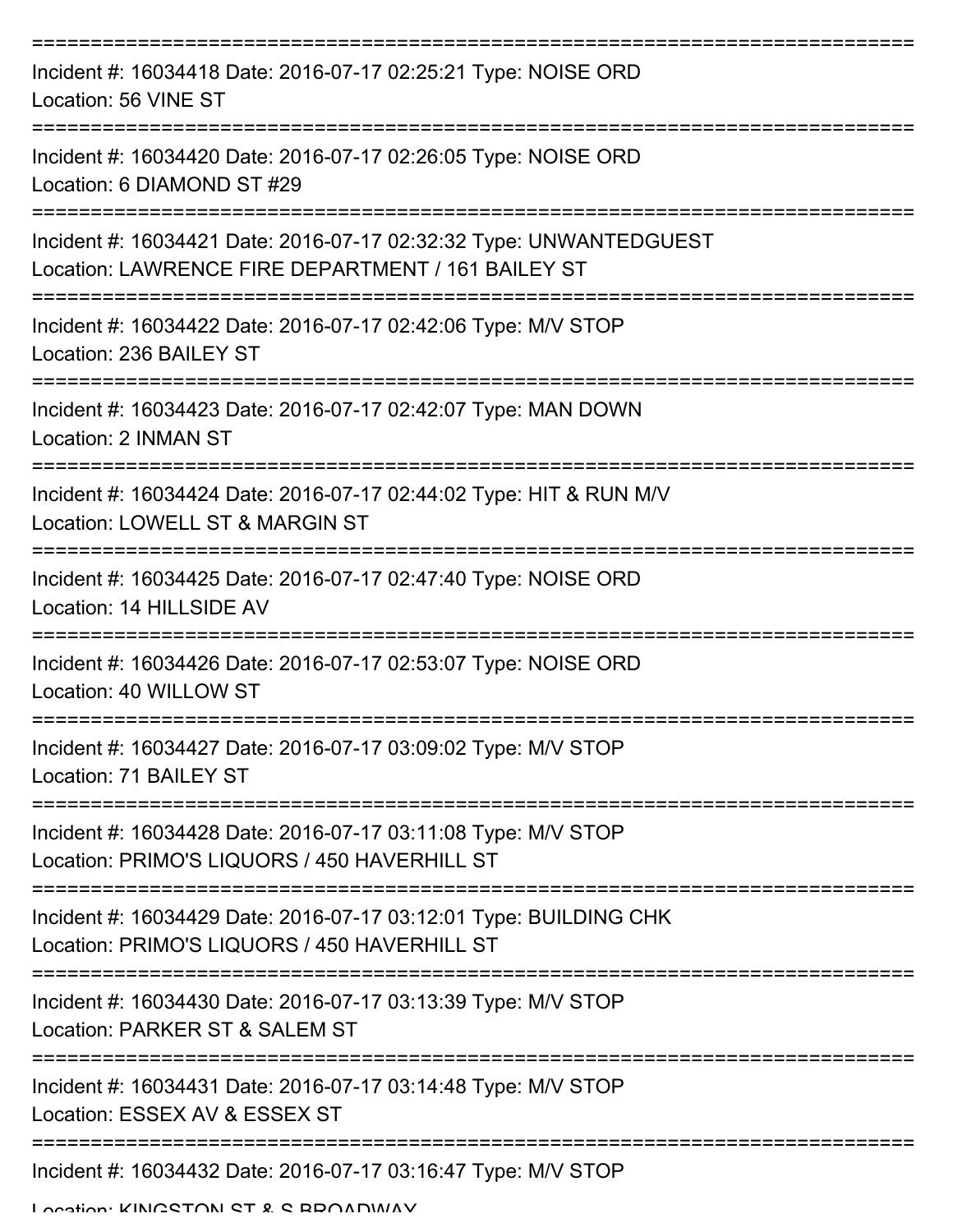| Incident #: 16034433 Date: 2016-07-17 03:19:37 Type: BUILDING CHK<br>Location: TEDESCHI / 208 S BROADWAY                 |
|--------------------------------------------------------------------------------------------------------------------------|
| Incident #: 16034434 Date: 2016-07-17 03:28:12 Type: NOISE ORD<br>Location: 232 BAILEY ST FL 3                           |
| Incident #: 16034435 Date: 2016-07-17 03:31:27 Type: FIGHT<br>Location: 30 SUMMER ST                                     |
| Incident #: 16034436 Date: 2016-07-17 03:36:43 Type: BUILDING CHK<br>Location: KINGS SUBS / 1 W BEACON ST                |
| Incident #: 16034437 Date: 2016-07-17 03:38:07 Type: BUILDING CHK<br>Location: SEVEN ELEVEN / 370 BROADWAY               |
| Incident #: 16034438 Date: 2016-07-17 03:38:47 Type: BUILDING CHK<br>Location: SAM'S FOOD STORE / 389 BROADWAY           |
| Incident #: 16034439 Date: 2016-07-17 03:43:46 Type: NOISE ORD<br>Location: 232 BAILEY ST                                |
| Incident #: 16034441 Date: 2016-07-17 03:46:28 Type: MAL DAMAGE<br>Location: 311 WATER ST #9 FL 1                        |
| Incident #: 16034440 Date: 2016-07-17 03:47:17 Type: BUILDING CHK<br>Location: 100 HAWTHORNE WAY                         |
| ------------<br>Incident #: 16034442 Date: 2016-07-17 03:53:19 Type: ROBBERY ARMED<br>Location: 297 ANDOVER ST           |
| Incident #: 16034444 Date: 2016-07-17 04:06:04 Type: DISTURBANCE<br>Location: 437 PROSPECT ST FL 2                       |
| Incident #: 16034443 Date: 2016-07-17 04:09:41 Type: ALARMS<br>Location: CENTRAL CATHOLIC HIGH SCHOOL / 300 HAMPSHIRE ST |
| Incident #: 16034445 Date: 2016-07-17 04:32:28 Type: LOUD NOISE<br>Location: 285 HIGH ST                                 |
| Incident #: 16034446 Date: 2016-07-17 04:32:46 Type: SHOTS FIRED<br>Location: 13 N PARISH RD                             |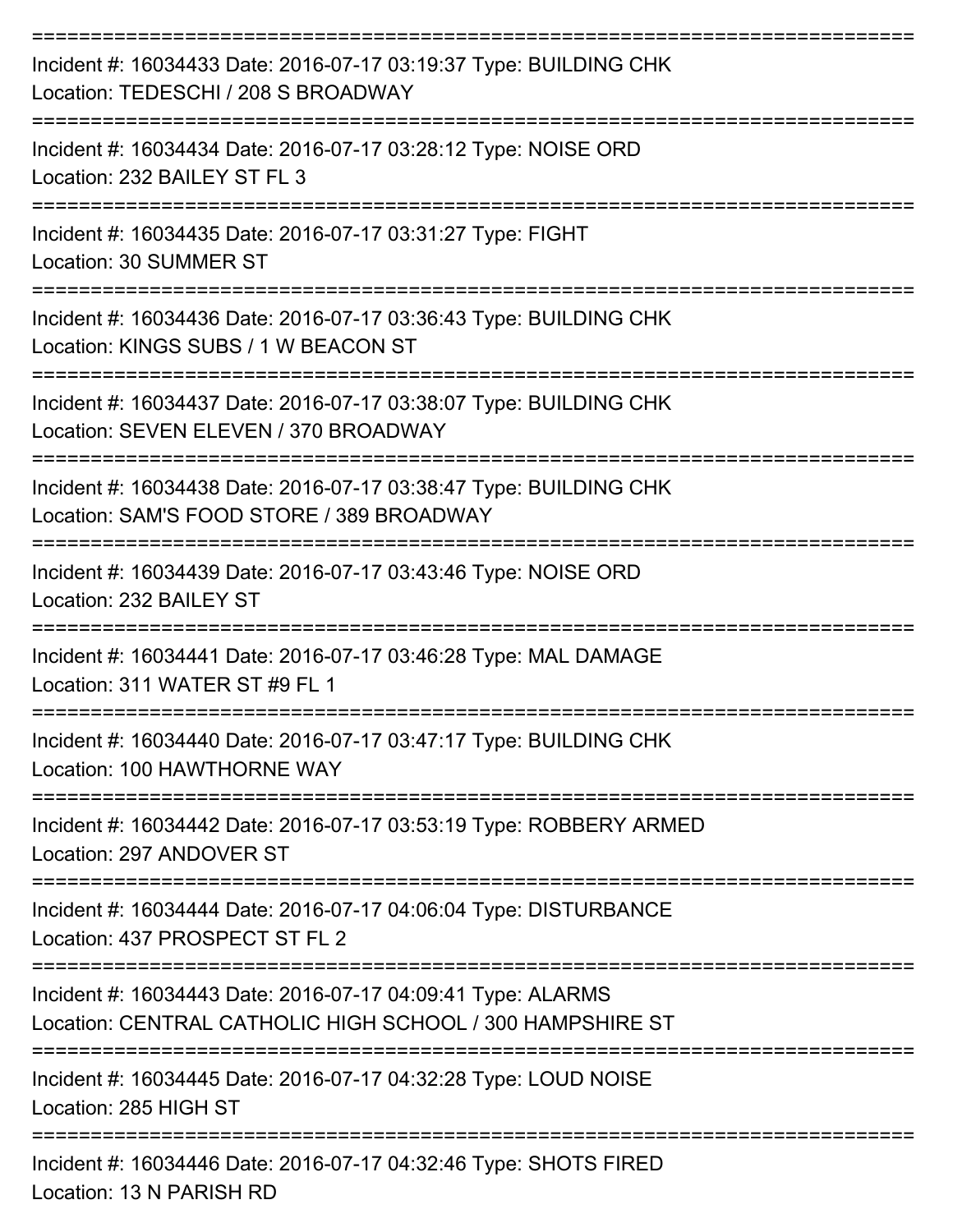| Incident #: 16034447 Date: 2016-07-17 05:00:14 Type: DOMESTIC/PROG<br>Location: 114 EXCHANGE ST                                                                     |
|---------------------------------------------------------------------------------------------------------------------------------------------------------------------|
| ======================================<br>=======================<br>Incident #: 16034448 Date: 2016-07-17 05:05:47 Type: UNWANTEDGUEST<br>Location: 320 S BROADWAY |
| Incident #: 16034449 Date: 2016-07-17 05:10:18 Type: B&E/MV/PAST<br>Location: 38 E LAUREL ST #1                                                                     |
| Incident #: 16034450 Date: 2016-07-17 05:38:42 Type: M/V STOP<br>Location: JAMAICA ST & S UNION ST<br>:====================                                         |
| Incident #: 16034451 Date: 2016-07-17 05:46:27 Type: LOUD NOISE<br>Location: AMES ST & YALE ST                                                                      |
| Incident #: 16034452 Date: 2016-07-17 06:13:38 Type: NOTIFICATION<br>Location: 101 S BOWDOIN ST                                                                     |
| Incident #: 16034453 Date: 2016-07-17 06:45:32 Type: AUTO ACC/UNK PI<br>Location: ELM ST & HAMPSHIRE ST                                                             |
| Incident #: 16034454 Date: 2016-07-17 06:57:50 Type: UNKNOWN PROB<br>Location: 23 JORDAN ST                                                                         |
| Incident #: 16034455 Date: 2016-07-17 07:14:46 Type: SUICIDE ATTEMPT<br>Location: MAPLE ST & WHITE ST                                                               |
| Incident #: 16034456 Date: 2016-07-17 07:16:50 Type: PARK & WALK<br>Location: 205 BROADWAY                                                                          |
| Incident #: 16034457 Date: 2016-07-17 08:01:19 Type: UNWANTEDGUEST<br>Location: 4 LEXINGTON ST #1                                                                   |
| Incident #: 16034458 Date: 2016-07-17 08:12:12 Type: FIRE<br>Location: 11 WILLIAM ST                                                                                |
| Incident #: 16034459 Date: 2016-07-17 08:26:13 Type: LARCENY/PAST<br>Location: 179 SARATOGA ST                                                                      |
| Incident #: 16034460 Date: 2016-07-17 09:06:59 Type: PARK & WALK<br>Location: BRADFORD ST & BROADWAY                                                                |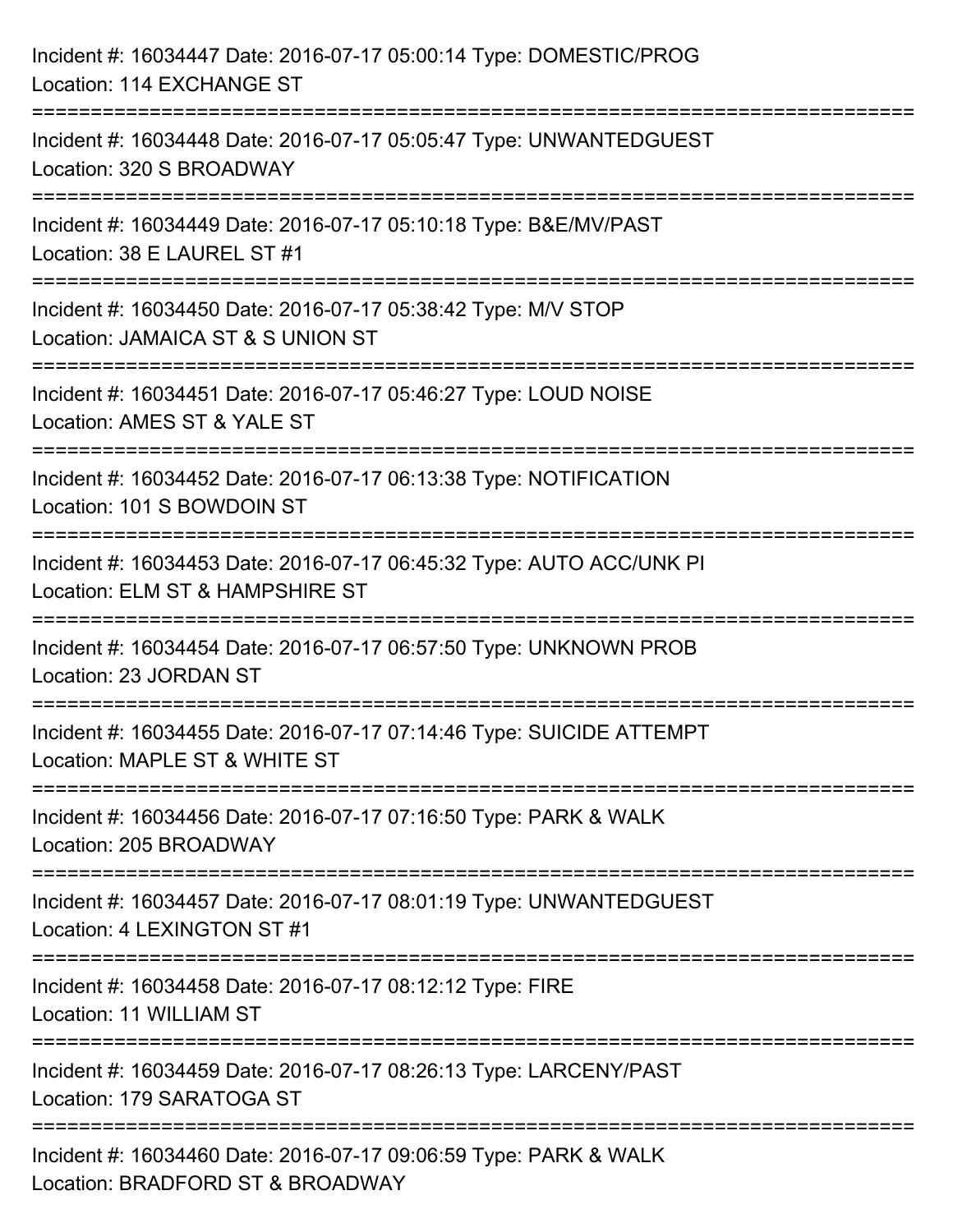| Incident #: 16034461 Date: 2016-07-17 09:09:11 Type: DOMESTIC/PROG<br><b>Location: HOLLY ST</b>                                                                       |
|-----------------------------------------------------------------------------------------------------------------------------------------------------------------------|
| Incident #: 16034462 Date: 2016-07-17 09:15:04 Type: TRESPASSING<br>Location: 104 MARSTON ST                                                                          |
| Incident #: 16034463 Date: 2016-07-17 09:16:05 Type: WOMAN DOWN<br>Location: 3 GREEN ST<br>==================================<br>==================================== |
| Incident #: 16034464 Date: 2016-07-17 09:25:46 Type: M/V STOP<br>Location: BOXFORD ST & WINTHROP AV                                                                   |
| Incident #: 16034465 Date: 2016-07-17 09:26:23 Type: M/V STOP<br>Location: BOXFORD ST & WINTHROP AV<br>:==============                                                |
| Incident #: 16034466 Date: 2016-07-17 09:44:54 Type: LARCENY/PAST<br>Location: 4 GROTON ST                                                                            |
| Incident #: 16034468 Date: 2016-07-17 09:51:12 Type: CK WELL BEING<br>Location: 65 UNION ST                                                                           |
| Incident #: 16034467 Date: 2016-07-17 09:51:22 Type: SUS PERS/MV<br>Location: MCDONALDS / 50 BROADWAY                                                                 |
| Incident #: 16034469 Date: 2016-07-17 09:52:02 Type: M/V STOP<br>Location: ERVING AV & HAMPSHIRE ST                                                                   |
| Incident #: 16034473 Date: 2016-07-17 10:03:47 Type: SUS PERS/MV<br>Location: JB LOUNGE / 151 S UNION ST                                                              |
| Incident #: 16034470 Date: 2016-07-17 10:05:01 Type: PARK & WALK<br>Location: BRADFORD ST & BROADWAY                                                                  |
| Incident #: 16034471 Date: 2016-07-17 10:06:15 Type: M/V STOP<br>Location: ESSEX ST & LAWRENCE ST                                                                     |
| Incident #: 16034472 Date: 2016-07-17 10:08:41 Type: M/V STOP<br>Location: 85 MANCHESTER ST                                                                           |
| Incident #: 16034474 Date: 2016-07-17 10:12:14 Type: MEDIC SUPPORT<br>Location: 45 SULLIVAN AV                                                                        |

===========================================================================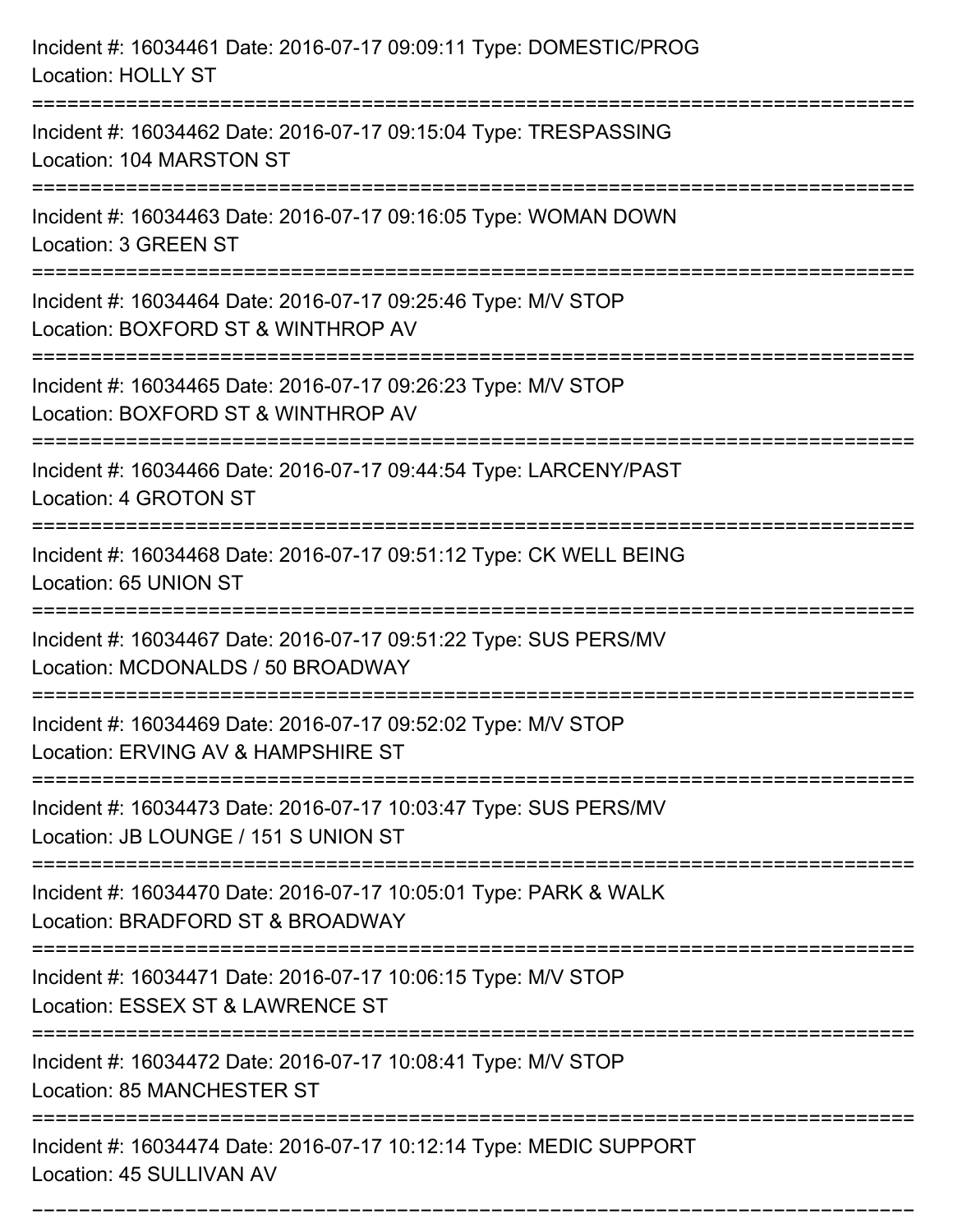| Incident #: 16034475 Date: 2016-07-17 10:12:43 Type: ALARM/BURG<br>Location: POLISH-AMERICAN CLUB / 23 MONMOUTH ST          |
|-----------------------------------------------------------------------------------------------------------------------------|
| Incident #: 16034476 Date: 2016-07-17 10:22:42 Type: A&B D/W PAST<br>Location: BROADWAY & CROSS ST                          |
| Incident #: 16034477 Date: 2016-07-17 10:23:55 Type: M/V STOP<br>Location: CL5611 / 205 BROADWAY<br>;====================== |
| Incident #: 16034478 Date: 2016-07-17 10:27:55 Type: HIT & RUN M/V<br>Location: 32 IRENE ST                                 |
| Incident #: 16034480 Date: 2016-07-17 10:45:11 Type: GENERAL SERV<br>Location: 160 WINTHROP AV                              |
| Incident #: 16034479 Date: 2016-07-17 10:47:15 Type: PARK & WALK<br>Location: MARKET ST & S UNION ST                        |
| Incident #: 16034481 Date: 2016-07-17 10:50:56 Type: MEDIC SUPPORT<br>Location: 237 JACKSON ST                              |
| Incident #: 16034482 Date: 2016-07-17 10:56:53 Type: MEDIC SUPPORT<br>Location: 12 METHUEN ST FL 2                          |
| Incident #: 16034483 Date: 2016-07-17 11:14:57 Type: INVEST CONT<br>Location: 61 BRADFORD ST                                |
| Incident #: 16034484 Date: 2016-07-17 11:51:12 Type: AUTO ACC/NO PI<br>Location: 30 E HAVERHILL ST                          |
| Incident #: 16034485 Date: 2016-07-17 11:54:26 Type: M/V STOP<br>Location: ANDOVER ST & S UNION ST                          |
| Incident #: 16034486 Date: 2016-07-17 12:01:31 Type: PARK & WALK<br>Location: MARKET ST & S UNION ST                        |
| Incident #: 16034487 Date: 2016-07-17 12:05:43 Type: A&B PAST<br>Location: 209 BAILEY ST                                    |
| Incident #: 16034488 Date: 2016-07-17 12:12:50 Type: HIT & RUN M/V<br>Location: MERRIMACK ST & S UNION ST                   |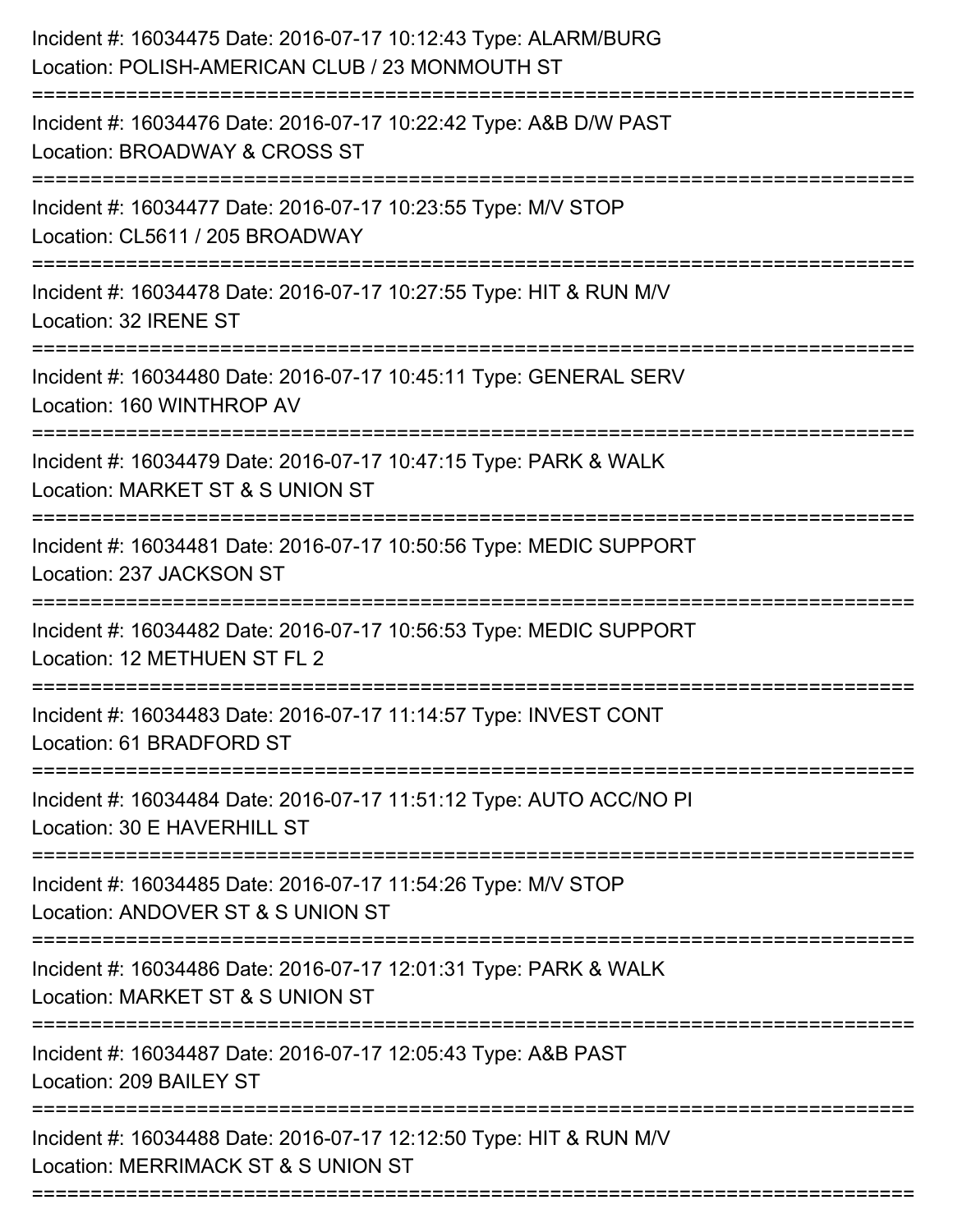Location: MARKET ST & PARKER ST

| Incident #: 16034490 Date: 2016-07-17 12:34:29 Type: M/V STOP<br>Location: HIGHGATE ST & RESERVOIR ST          |
|----------------------------------------------------------------------------------------------------------------|
| Incident #: 16034491 Date: 2016-07-17 12:34:29 Type: DOMESTIC/PROG<br>Location: 405 HAVERHILL ST FL 2NDFL      |
| Incident #: 16034492 Date: 2016-07-17 12:48:20 Type: SUS PERS/MV<br>Location: 12 METHUEN ST                    |
| Incident #: 16034493 Date: 2016-07-17 13:04:54 Type: MEDIC SUPPORT<br>Location: 599 CANAL ST                   |
| Incident #: 16034494 Date: 2016-07-17 13:21:15 Type: CK WELL BEING<br>Location: 34 EASTON ST                   |
| Incident #: 16034495 Date: 2016-07-17 13:26:42 Type: DISTURBANCE<br>Location: TRAIN STATION / 211 MERRIMACK ST |
| Incident #: 16034496 Date: 2016-07-17 13:33:30 Type: HIT & RUN M/V<br>Location: 93 FOSTER ST                   |
| Incident #: 16034497 Date: 2016-07-17 13:46:37 Type: LIC PLATE STO<br>Location: 28 PEARL ST                    |
| Incident #: 16034498 Date: 2016-07-17 14:19:27 Type: DISTURBANCE<br>Location: 9 AYER RD                        |
| Incident #: 16034499 Date: 2016-07-17 14:26:39 Type: M/V STOP<br>Location: 580 HAVERHILL ST                    |
| Incident #: 16034500 Date: 2016-07-17 14:30:26 Type: SUS PERS/MV<br>Location: 112 MARSTON ST                   |
| Incident #: 16034501 Date: 2016-07-17 14:34:25 Type: MAN DOWN<br>Location: 444 CANAL ST                        |
| Incident #: 16034502 Date: 2016-07-17 14:41:40 Type: ANIMAL COMPL<br>Location: 220 MERRIMACK ST                |
|                                                                                                                |

Incident #: 16034503 Date: 2016 07 17 14:48:10 Type: INVEST CONT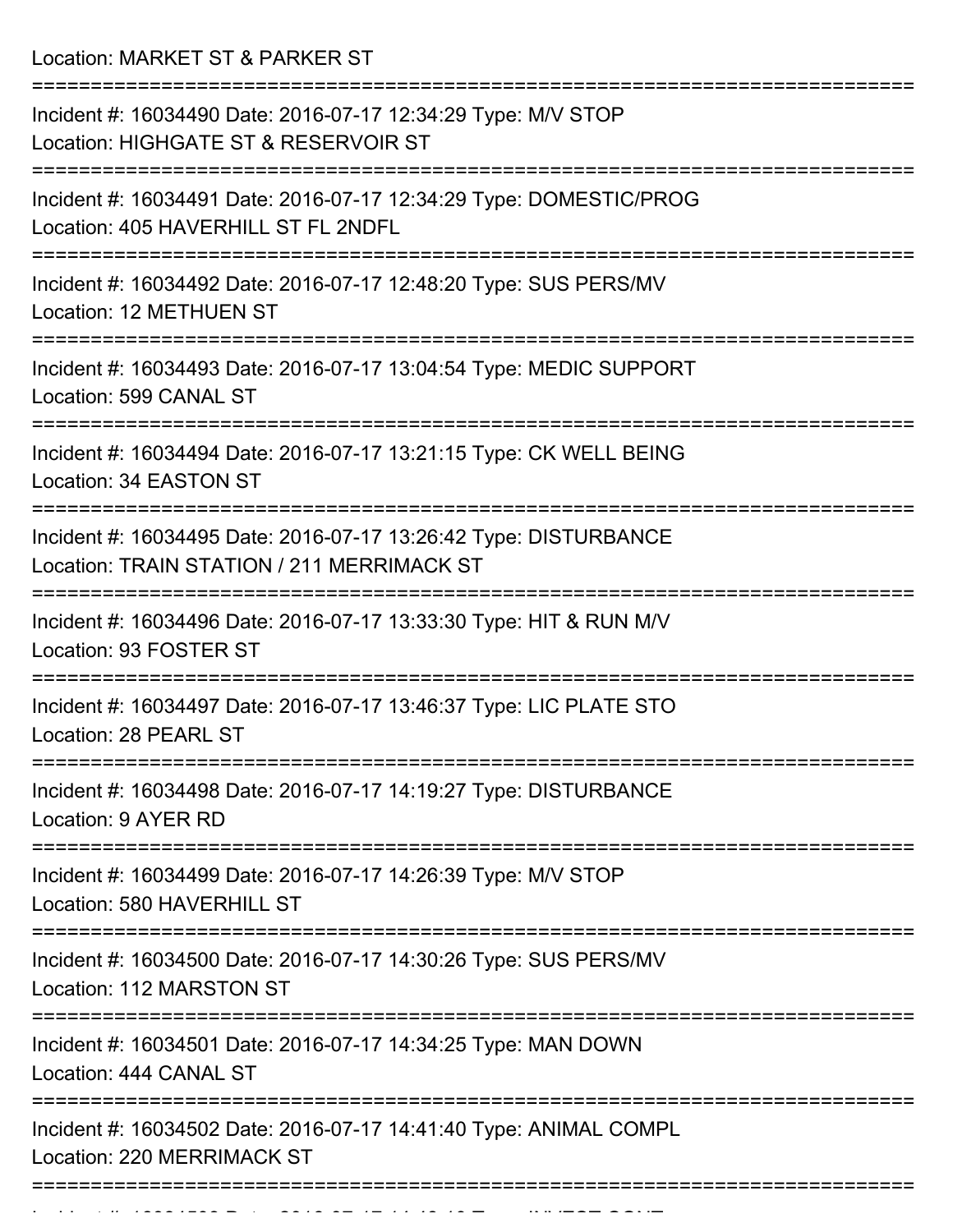Location: 76 PHILLIPS ST =========================================================================== Incident #: 16034504 Date: 2016-07-17 15:03:28 Type: ALARM/BURG Location: 28 KENDALL ST =========================================================================== Incident #: 16034505 Date: 2016-07-17 15:11:54 Type: M/V STOP Location: GARDEN ST & UNION ST =========================================================================== Incident #: 16034506 Date: 2016-07-17 15:13:49 Type: AUTO ACC/NO PI Location: 291 HOWARD ST =========================================================================== Incident #: 16034507 Date: 2016-07-17 15:26:44 Type: M/V STOP Location: 9 HUDSON AV =========================================================================== Incident #: 16034508 Date: 2016-07-17 15:32:28 Type: NOISE ORD Location: 206 BAILEY ST =========================================================================== Incident #: 16034509 Date: 2016-07-17 15:37:15 Type: AUTO ACC/NO PI Location: 252 S BROADWAY =========================================================================== Incident #: 16034510 Date: 2016-07-17 15:46:15 Type: SUS PERS/MV Location: GEISLER STATE POOL / 50 HIGH ST =========================================================================== Incident #: 16034511 Date: 2016-07-17 15:57:26 Type: FIGHT Location: DAISY ST & HOLLY ST =========================================================================== Incident #: 16034512 Date: 2016-07-17 15:58:42 Type: HIT & RUN M/V Location: ST MARY'S CEMETARY GARAGE / 29 BARKER ST =========================================================================== Incident #: 16034513 Date: 2016-07-17 16:06:04 Type: ANIMAL COMPL Location: 73 JACKSON ST #4C =========================================================================== Incident #: 16034514 Date: 2016-07-17 16:07:32 Type: DISTURBANCE Location: 25 POPLAR ST =========================================================================== Incident #: 16034515 Date: 2016-07-17 16:21:09 Type: MEDIC SUPPORT Location: 298 S BROADWAY =========================================================================== Incident #: 16034517 Date: 2016-07-17 16:29:03 Type: LOST PROPERTY Location: 102 ESSEX ST ===========================================================================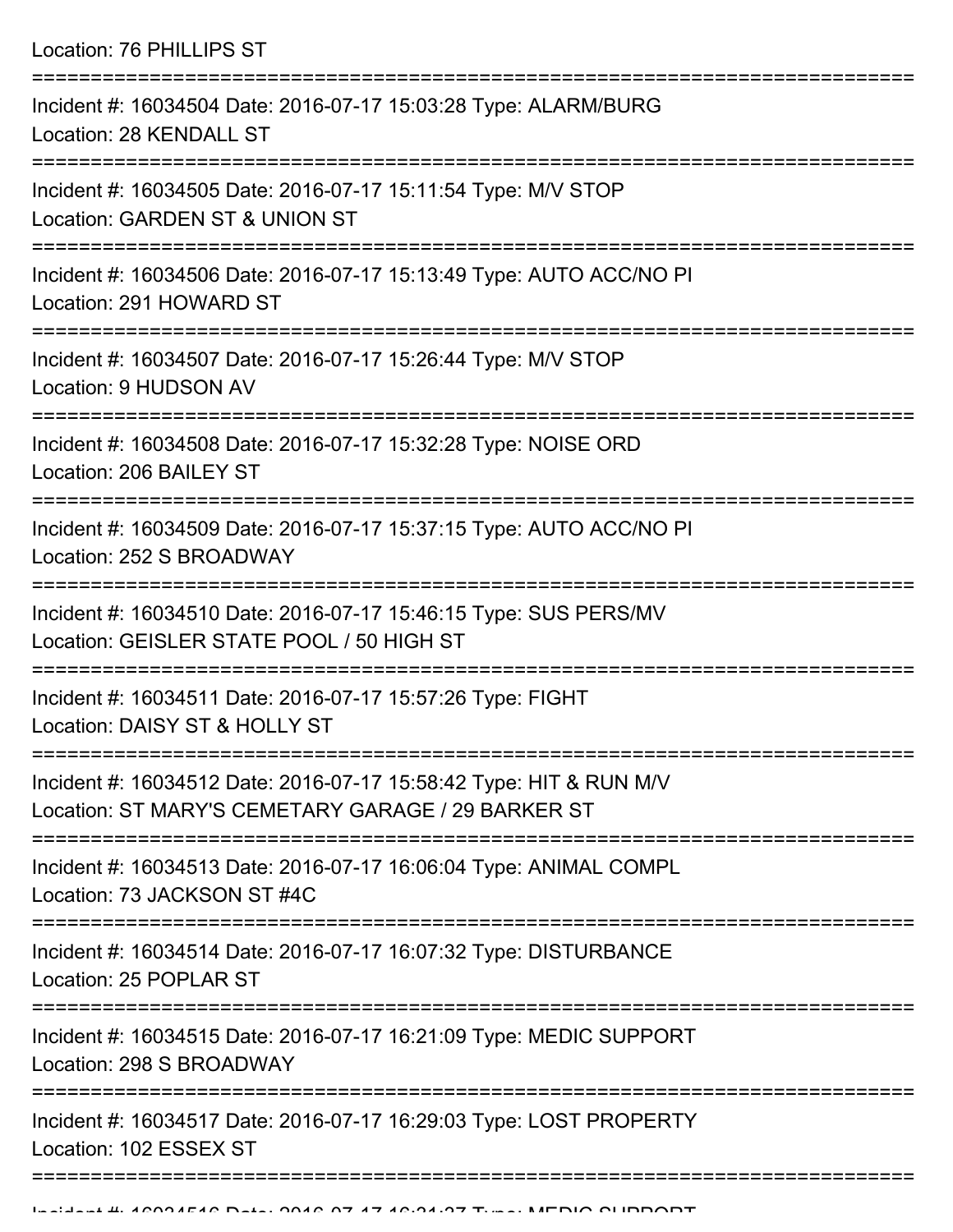| Location: 178 BROADWAY                                                                                                              |
|-------------------------------------------------------------------------------------------------------------------------------------|
| Incident #: 16034519 Date: 2016-07-17 16:43:11 Type: THREATS<br>Location: 42 IRENE ST<br>:================================          |
| Incident #: 16034518 Date: 2016-07-17 16:44:21 Type: MV/BLOCKING<br>Location: 376 S BROADWAY                                        |
| Incident #: 16034520 Date: 2016-07-17 16:49:31 Type: MV/BLOCKING<br>Location: 376 S BROADWAY<br>:================================== |
| Incident #: 16034521 Date: 2016-07-17 17:04:02 Type: AUTO ACC/NO PI<br>Location: 25 ALDER ST                                        |
| Incident #: 16034524 Date: 2016-07-17 17:04:25 Type: LIC PLATE STO<br>Location: 273 ANDOVER ST                                      |
| Incident #: 16034522 Date: 2016-07-17 17:04:33 Type: NOISE ORD<br>Location: ARLINGTON ST & WILLOW ST                                |
| :=================<br>Incident #: 16034523 Date: 2016-07-17 17:07:46 Type: HIT & RUN M/V<br>Location: MANCHESTER ST & MAY ST        |
| Incident #: 16034525 Date: 2016-07-17 17:15:41 Type: TOW/REC/STOL<br>Location: ELM ST & WHITE ST                                    |
| ====================================<br>Incident #: 16034526 Date: 2016-07-17 17:19:50 Type: M/V STOP<br>Location: 85 MANCHESTER ST |
| ===============<br>Incident #: 16034527 Date: 2016-07-17 17:21:40 Type: M/V STOP<br>Location: CROSS ST & FRANKLIN ST                |
| Incident #: 16034528 Date: 2016-07-17 17:24:02 Type: M/V STOP<br>Location: 73D WINTHROP AV                                          |
| Incident #: 16034529 Date: 2016-07-17 17:37:31 Type: M/V STOP<br>Location: PROSPECT ST & SUMMIT AV                                  |
| Incident #: 16034530 Date: 2016-07-17 17:39:12 Type: WIRE DOWN<br>Location: MARKET ST & S UNION ST                                  |
| <u>B (8408747474085T) USANTVAR</u>                                                                                                  |

Incident #: 16034531 Date: 2016-07-17 17:46:25 Type: VIO CITY ORD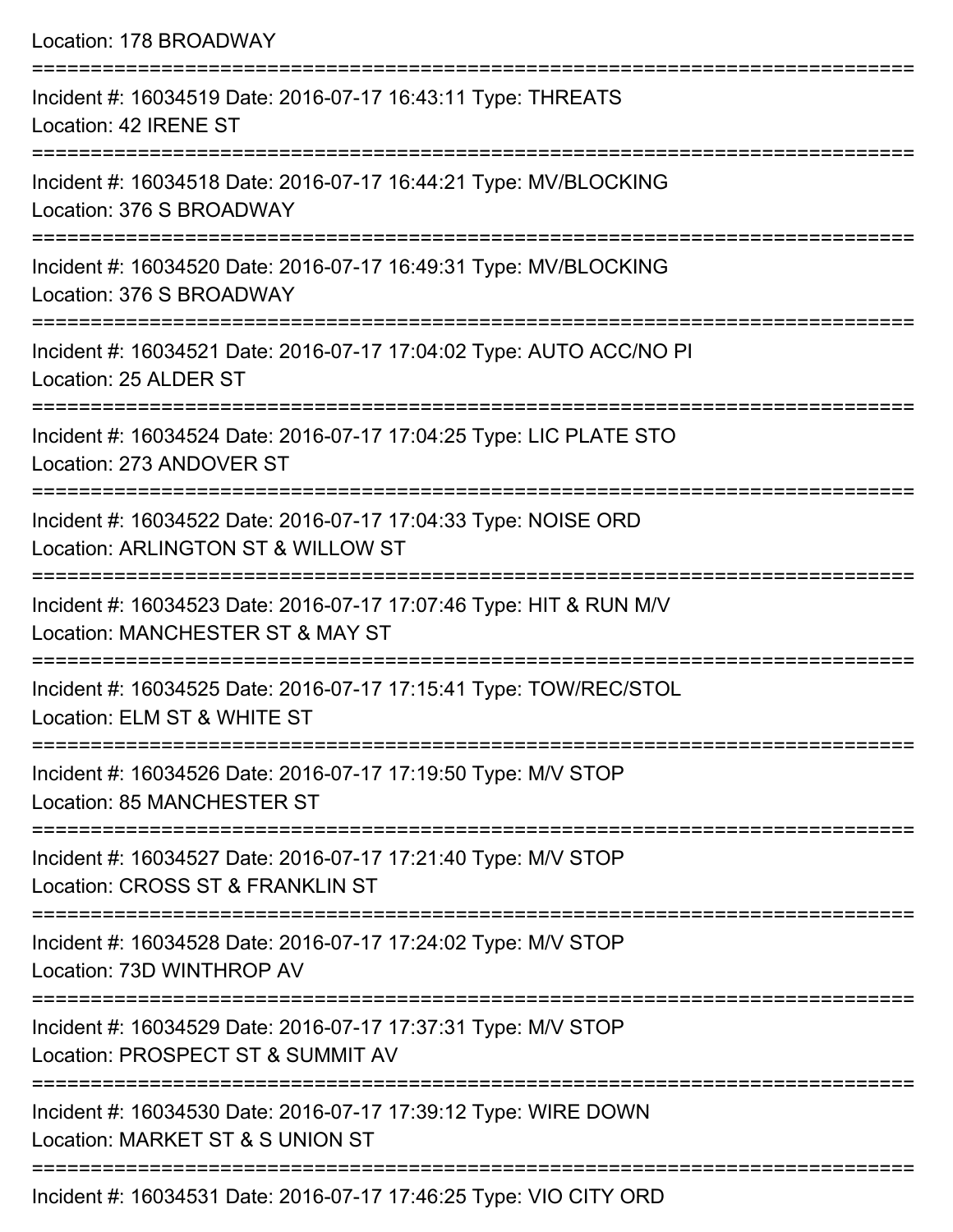| Incident #: 16034532 Date: 2016-07-17 17:59:08 Type: LOUD NOISE<br>Location: 13 VINE ST                        |
|----------------------------------------------------------------------------------------------------------------|
| Incident #: 16034533 Date: 2016-07-17 18:06:36 Type: NOISE ORD<br>Location: FARNHAM ST & OSGOOD ST             |
| Incident #: 16034534 Date: 2016-07-17 18:08:29 Type: M/V STOP<br><b>Location: MT VERNON ST</b>                 |
| Incident #: 16034535 Date: 2016-07-17 18:14:52 Type: INVESTIGATION<br>Location: 6 CULKINS CT                   |
| Incident #: 16034536 Date: 2016-07-17 18:17:23 Type: MAN DOWN<br>Location: BAILEY ST & BLANCHARD ST            |
| Incident #: 16034537 Date: 2016-07-17 18:18:52 Type: DISTURBANCE<br>Location: 23 LOWELL ST. METHUEN #1         |
| Incident #: 16034538 Date: 2016-07-17 18:22:18 Type: WOMAN DOWN<br>Location: 238 HAVERHILL ST                  |
| Incident #: 16034539 Date: 2016-07-17 18:25:36 Type: NOISE ORD<br>Location: 139 HIGH ST                        |
| Incident #: 16034540 Date: 2016-07-17 18:34:49 Type: NOISE ORD<br>Location: 29 TEWKSBURY ST                    |
| Incident #: 16034541 Date: 2016-07-17 18:37:24 Type: A&B PAST<br>Location: COR UNUM MEAL CENTER / 191 SALEM ST |
| Incident #: 16034542 Date: 2016-07-17 18:44:08 Type: HIT & RUN M/V<br><b>Location: CURRANT HILL RD</b>         |
| Incident #: 16034543 Date: 2016-07-17 18:48:07 Type: NOISE ORD<br>Location: 21 E HAVERHILL ST FL 2             |
| Incident #: 16034544 Date: 2016-07-17 18:52:32 Type: NOISE ORD<br>Location: 11 WILLIAM ST                      |
| Incident #: 16034545 Date: 2016-07-17 18:56:27 Type: DISTURBANCE                                               |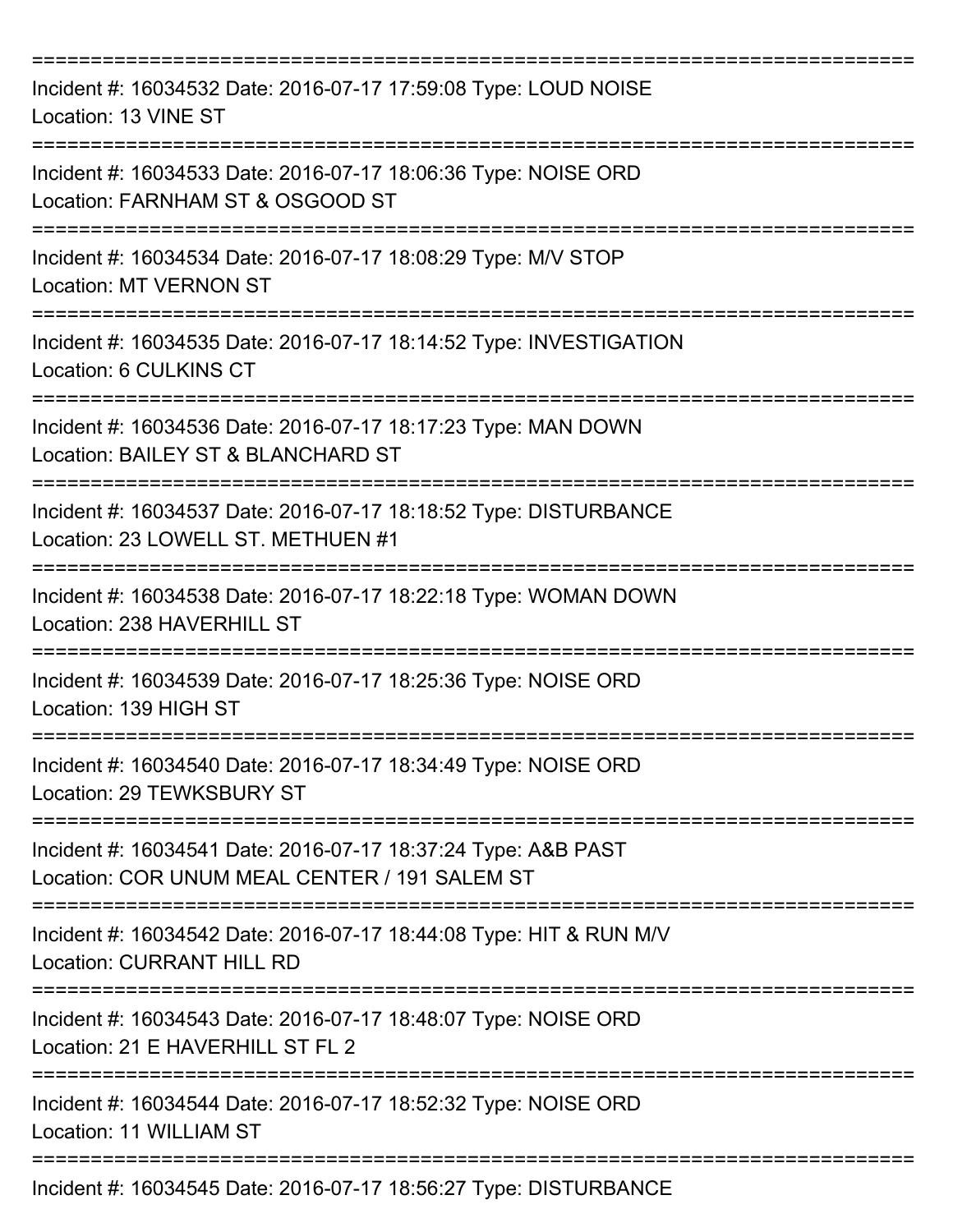| Incident #: 16034546 Date: 2016-07-17 18:56:46 Type: ALARM/BURG<br>Location: CENTRAL CATHOLIC HIGH SCHOOL / 300 HAMPSHIRE ST |
|------------------------------------------------------------------------------------------------------------------------------|
| Incident #: 16034547 Date: 2016-07-17 18:59:23 Type: SUS PERS/MV<br>Location: DENNYS / 160 WINTHROP AV                       |
| Incident #: 16034548 Date: 2016-07-17 19:10:02 Type: HIT & RUN M/V<br>Location: BROADWAY LIQUORS / 434 BROADWAY              |
| Incident #: 16034549 Date: 2016-07-17 19:15:50 Type: DISORDERLY<br>Location: 81 CROSS ST                                     |
| Incident #: 16034550 Date: 2016-07-17 19:19:31 Type: ANIMAL COMPL<br>Location: LYNN ST & DURSO AV                            |
| Incident #: 16034552 Date: 2016-07-17 19:39:32 Type: DISTURBANCE<br>Location: 102 WOODLAND ST                                |
| Incident #: 16034551 Date: 2016-07-17 19:39:57 Type: M/V STOP<br>Location: 200 COMMON ST                                     |
| Incident #: 16034553 Date: 2016-07-17 19:43:03 Type: NOISE ORD<br>Location: EVERETT ST & SANBORN ST                          |
| Incident #: 16034554 Date: 2016-07-17 19:43:49 Type: UNWANTEDGUEST<br>Location: 57 OREGON AV                                 |
| Incident #: 16034555 Date: 2016-07-17 19:53:19 Type: LARCENY/PAST<br>Location: 44 CHANDLER ST                                |
| Incident #: 16034556 Date: 2016-07-17 19:57:16 Type: TOW OF M/V<br>Location: ORCHARD ST & UNION ST                           |
| Incident #: 16034557 Date: 2016-07-17 20:10:06 Type: MV/BLOCKING<br>Location: 163 SALEM ST                                   |
| Incident #: 16034558 Date: 2016-07-17 20:11:38 Type: NOISE ORD<br>Location: 139 HIGH ST                                      |
| Incident #: 16034559 Date: 2016-07-17 20:11:59 Type: NOISE ORD                                                               |

 $L = L^2 L^2 L^2$  of AVON  $\Omega$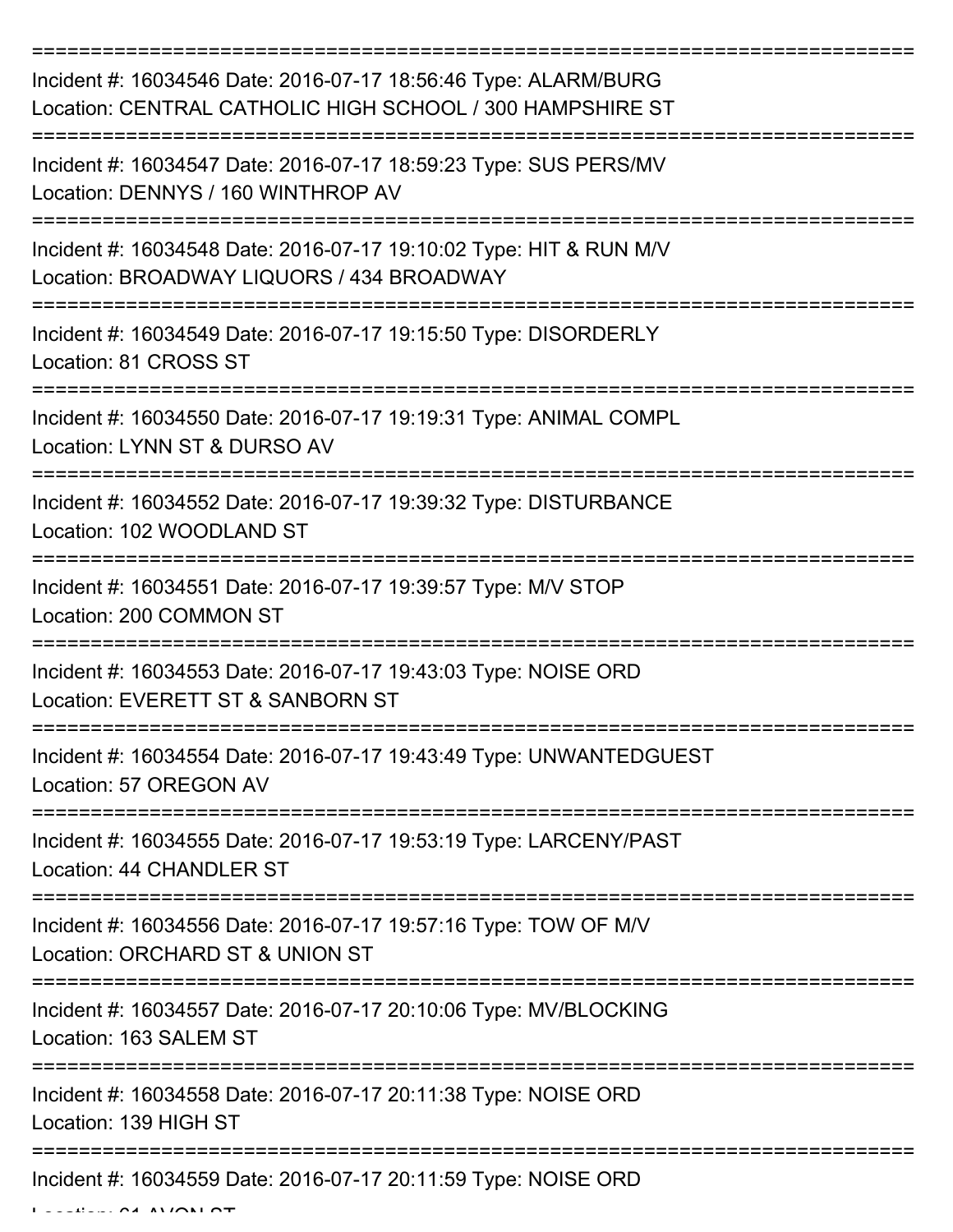| Incident #: 16034560 Date: 2016-07-17 20:13:49 Type: AUTO ACC/NO PI<br>Location: WALGREENS / 220 S BROADWAY                |
|----------------------------------------------------------------------------------------------------------------------------|
| Incident #: 16034561 Date: 2016-07-17 20:20:14 Type: NOISE ORD<br>Location: 11 WILLIAM ST                                  |
| Incident #: 16034562 Date: 2016-07-17 20:35:55 Type: A&B PAST<br>Location: 69 PARKER ST                                    |
| Incident #: 16034563 Date: 2016-07-17 20:44:59 Type: M/V STOP<br>Location: AMESBURY ST & LOWELL ST                         |
| Incident #: 16034564 Date: 2016-07-17 20:49:56 Type: FIGHT<br>Location: 40 WHITE ST                                        |
| Incident #: 16034565 Date: 2016-07-17 20:51:10 Type: MAL DAMAGE<br>Location: 30 MYRTLE CT                                  |
| Incident #: 16034566 Date: 2016-07-17 21:01:24 Type: M/V STOP<br>Location: AMESBURY ST & COMMON ST                         |
| Incident #: 16034567 Date: 2016-07-17 21:04:53 Type: M/V STOP<br>Location: AMESBURY ST & METHUEN ST                        |
| Incident #: 16034568 Date: 2016-07-17 21:05:19 Type: M/V STOP<br>Location: 1 CANAL ST                                      |
| ----------------<br>Incident #: 16034569 Date: 2016-07-17 21:21:03 Type: STRIPPING CAR<br>Location: ANDOVER ST & NEWTON ST |
| Incident #: 16034571 Date: 2016-07-17 21:32:00 Type: ANIMAL COMPL<br>Location: 124 DORCHESTER ST                           |
| Incident #: 16034570 Date: 2016-07-17 21:33:51 Type: UNWANTEDGUEST<br>Location: 37 AUBURN ST                               |
| Incident #: 16034572 Date: 2016-07-17 21:43:18 Type: NOISE ORD<br>Location: 259 PARK                                       |
| Incident #: 16034573 Date: 2016-07-17 21:55:32 Type: NOISE ORD                                                             |

Location: AMES ST & OREGON AV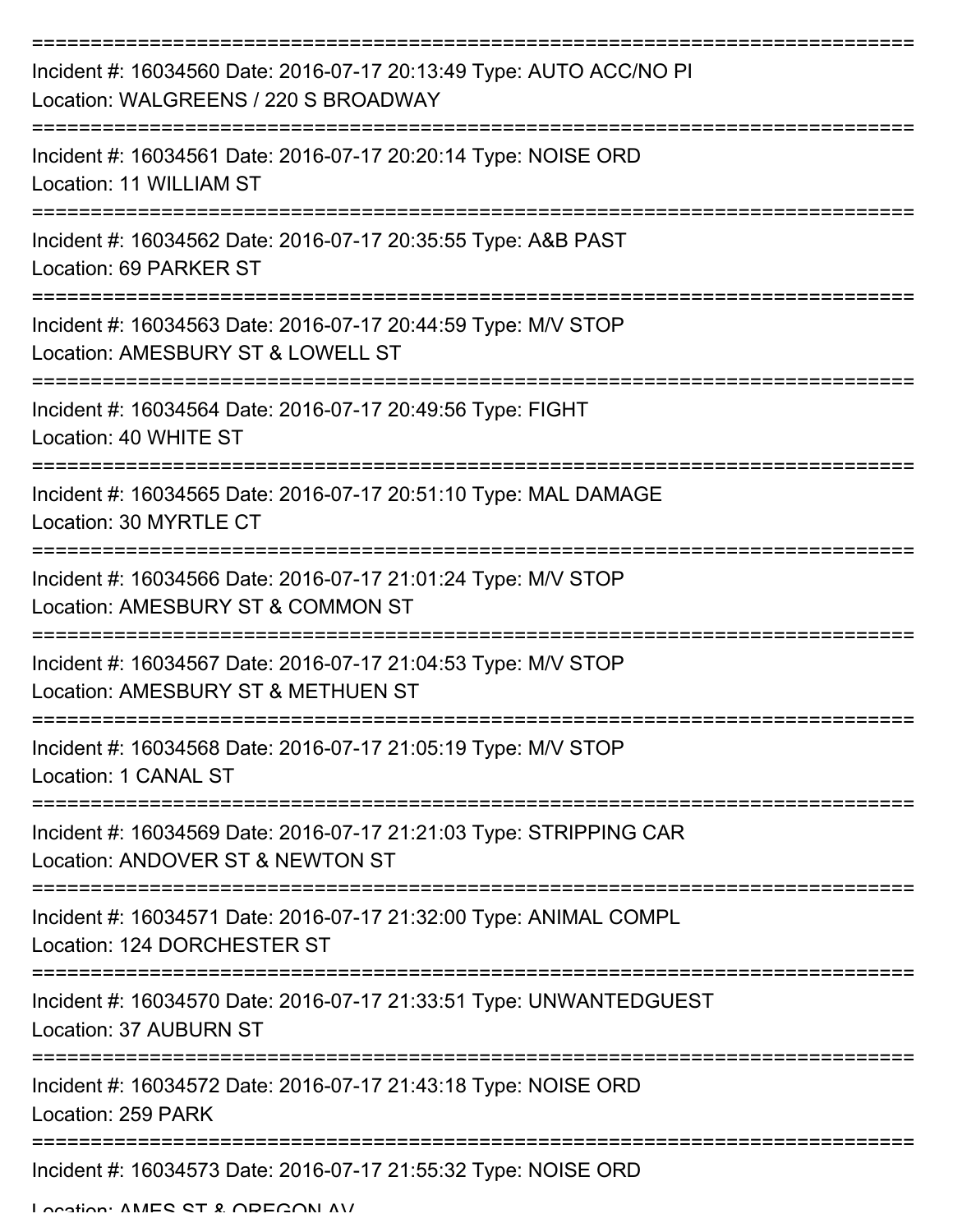| Incident #: 16034574 Date: 2016-07-17 22:00:32 Type: NOISE ORD<br>Location: 339 SALEM ST                        |
|-----------------------------------------------------------------------------------------------------------------|
| Incident #: 16034575 Date: 2016-07-17 22:01:07 Type: NOISE ORD<br>Location: 42 ROWE ST                          |
| Incident #: 16034576 Date: 2016-07-17 22:17:51 Type: HOME INVASION<br>Location: 25 BOEHM ST FL 2 RIGHT          |
| Incident #: 16034577 Date: 2016-07-17 22:20:01 Type: NOISE ORD<br>Location: CASA NUEVA VIDA / 133 ESSEX ST FL 2 |
| Incident #: 16034578 Date: 2016-07-17 22:27:56 Type: HIT & RUN M/V<br>Location: KATHERINE ST & WOODLAND ST      |
| Incident #: 16034579 Date: 2016-07-17 22:31:55 Type: GUN CALL<br>Location: EUTAW ST & FITZ ST                   |
| Incident #: 16034580 Date: 2016-07-17 22:56:45 Type: SHOTS FIRED<br>Location: 133 ESSEX ST                      |
| Incident #: 16034581 Date: 2016-07-17 22:58:57 Type: GUN CALL<br>Location: 1 MILL ST                            |
| Incident #: 16034582 Date: 2016-07-17 23:00:05 Type: MV/BLOCKING<br>Location: 35 WASHINGTON ST                  |
| Incident #: 16034583 Date: 2016-07-17 23:17:18 Type: NOISE ORD<br>Location: 320 LAWRENCE ST                     |
| Incident #: 16034584 Date: 2016-07-17 23:27:14 Type: NOISE ORD<br>Location: 97 BEACON AV                        |
| Incident #: 16034585 Date: 2016-07-17 23:36:15 Type: NOISE ORD<br>Location: ARLINGTON ST & LAWRENCE ST          |
| Incident #: 16034586 Date: 2016-07-17 23:37:15 Type: NOISE ORD<br>Location: 120 EXCHANGE ST                     |
| Incident #: 16034587 Date: 2016-07-17 23:47:55 Type: SUS PERS/MV<br>Location: 3 GARFIELD ST                     |